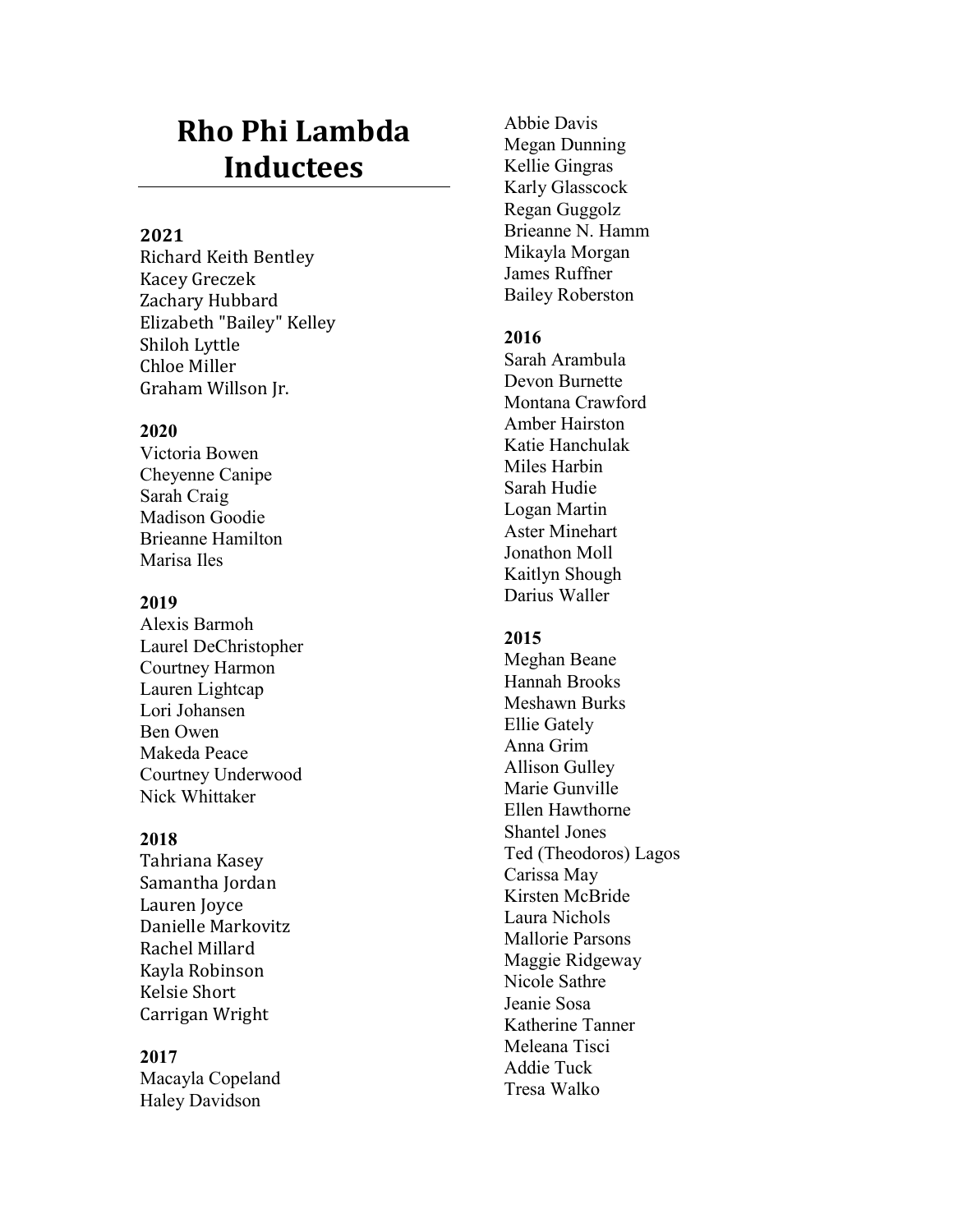Lacey Wakeman

## **2014**

Bianca Billings Yosef Bilal Bruer Elizabeth Davidson Lauren Edmondson Traci Edwards Andrew Epperley Jenna Huggins Shelby Koch Kelsey Latimer Hannah Martin Leah Nutt Carrie Phillips Carrie Rutledge Sands Smith Ben Whitener

## **2013**

Akers, Danielle Armel, Maggie Beatty, Ray Butterfield, Alex DeVoe, Kirsten Elledge, Lisa Marie Evans, Hank Flickinger, Sara Govin, Haley Hartman, Ariel Hickerson, Jessica Holt, Alison Hughes, Kara Keidel, Ariel Lett, Jordan McMahan, Lacey Terry, Amanda Tormollen, Keil Parker, Kathryn Powroznik, Thomas Van Roser, Austin Stewart, Haley Slate, Kelsey

#### **2012**

Latta, Mark

Hicks, TJ Smith, Sharron Kurasz, Victoria Beale, Charles Taylor, Joshua Eaglestone, Grayson Fenner, Ashley Stevens, Alyssa McCage, Ashley Wise, Owen Reedy, Emily Clare Seneff, Kalee

## **2011**

Bailey, Kri sten Davis, Sarah Lukens, Faraj Miller, Colleen Mundy, Austin Pedula, Puja Riley, Sierra Ruotolo, Alison Smith, Kaleb Springer, Alexia

## **2009**

Coad, Travis Fisher, Ashley Guerry, Mark Hoover, Alyson Jennings, Shannon Lawrence, Erica Osbourne, Catherine Sweeney, Ashley

# **2007**

Barnes, Hillary Christian, Heather Fountain, Christen Kirby, Maggie Samson, Kristina Saunders, Stuart Vanneman, Michelle

#### **2006**

Anderson, Claire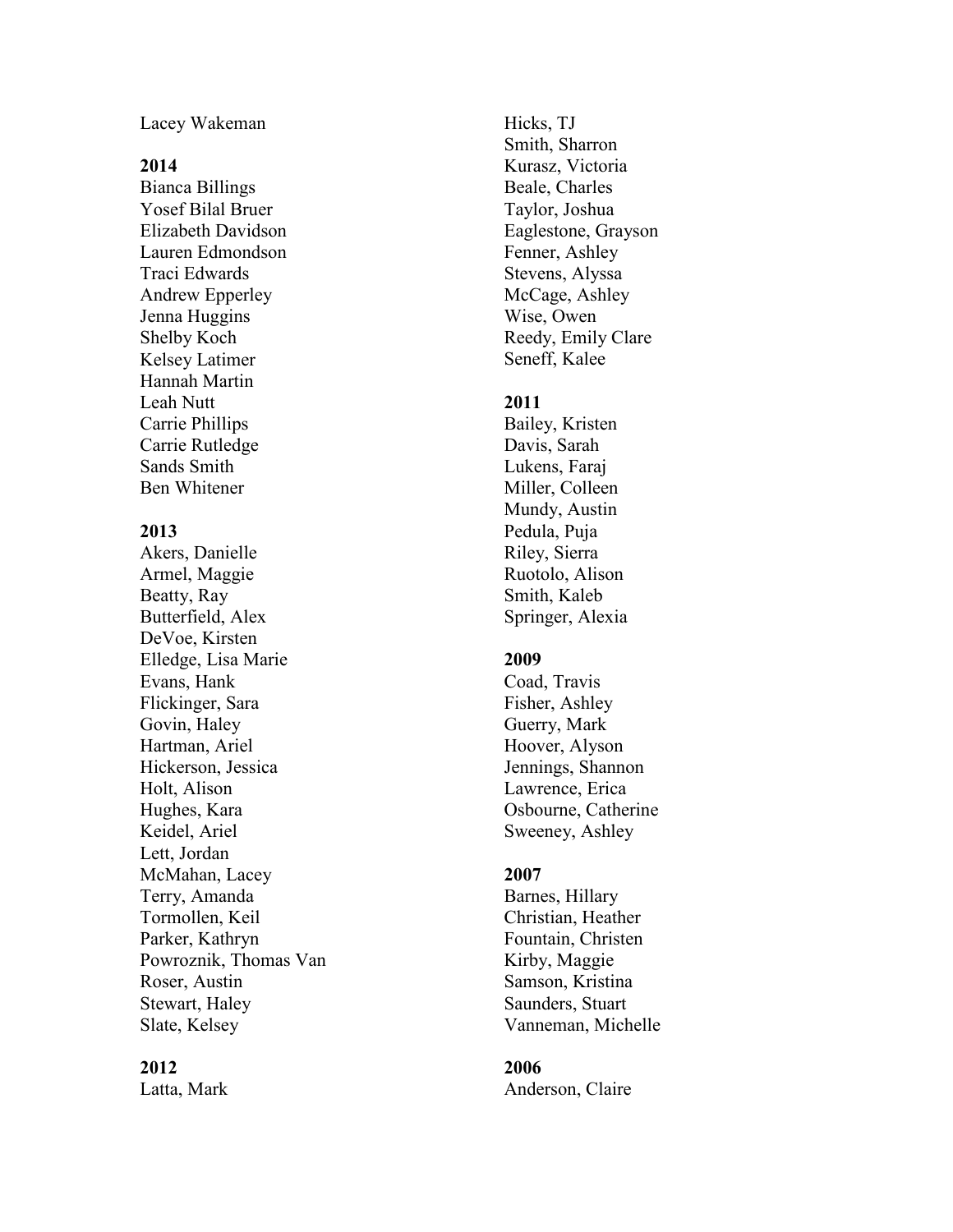Bartman, Adam Biesecker, Charles Creed, Rebecca Dailey, Nicole DeLoach, Kate Hagy, Hanna Henschen, Bryan Hubble, Eric Goldberg, Amanda Kipper, Brianna Koop, Rebecca Lloyd, Jeffrey Merson, Megan Newstadt, Elizabeth Peters, Kirby Rupe, Tiffany Smith, Darlene Thorndike, Bonnie Walker, Johnnie Whately, Brandon Whitehead, Alison

#### **2005**

Baker, Samantha Berry, Deanna Butulis, Erin n Colicci, Bobby Delph, Megan Drafts, Kristen Ellinwood, Aimee Ganhewa, Pradeepa Grandfield, Craig Hamblin, Micah Haynes, Keith Huston, Cody Jones, Gregory Kroniser, Lauren Lilley, Joanna McClure, Chambree Ratcliffe, Brandy Roberts, Angelina Tracy, Owen Wallace, Kelly White, Amy

Bahr, Kimberly Beamer, Jessica Blischok, Cody Butler, Douglas Childress, Brian Clark, Nathaniel Curry, Wesley Dolan, Aleandra Frye, Justin Hunter, Lindsay Jacobs, W. Matt Jamison, Michael Jones, Garrett Leach, Deborah Luna, Danielle Matics, Summer Nolan, Catherine Odell, Christopher Rogosienski, Meg Rose, Antwan Sajauskas, Julia Whitby, W. Seth

Honorary Inductees: Newman, Jim Pierson, James (Fred)

## **2003**

Akers, Aaron Altice, Jason Appich, Blair Beitner, Christopher Boston, Shannon Ford, Adam Goshorn, Adam Kroll, Audrey Mulligan, Bliss Page, Derick Peterson, Samuel Smeltzer, Holly Tavares, Michael Vess, Jennifer

# **2002**

Balkcom, Dustan Blankenburg, Erich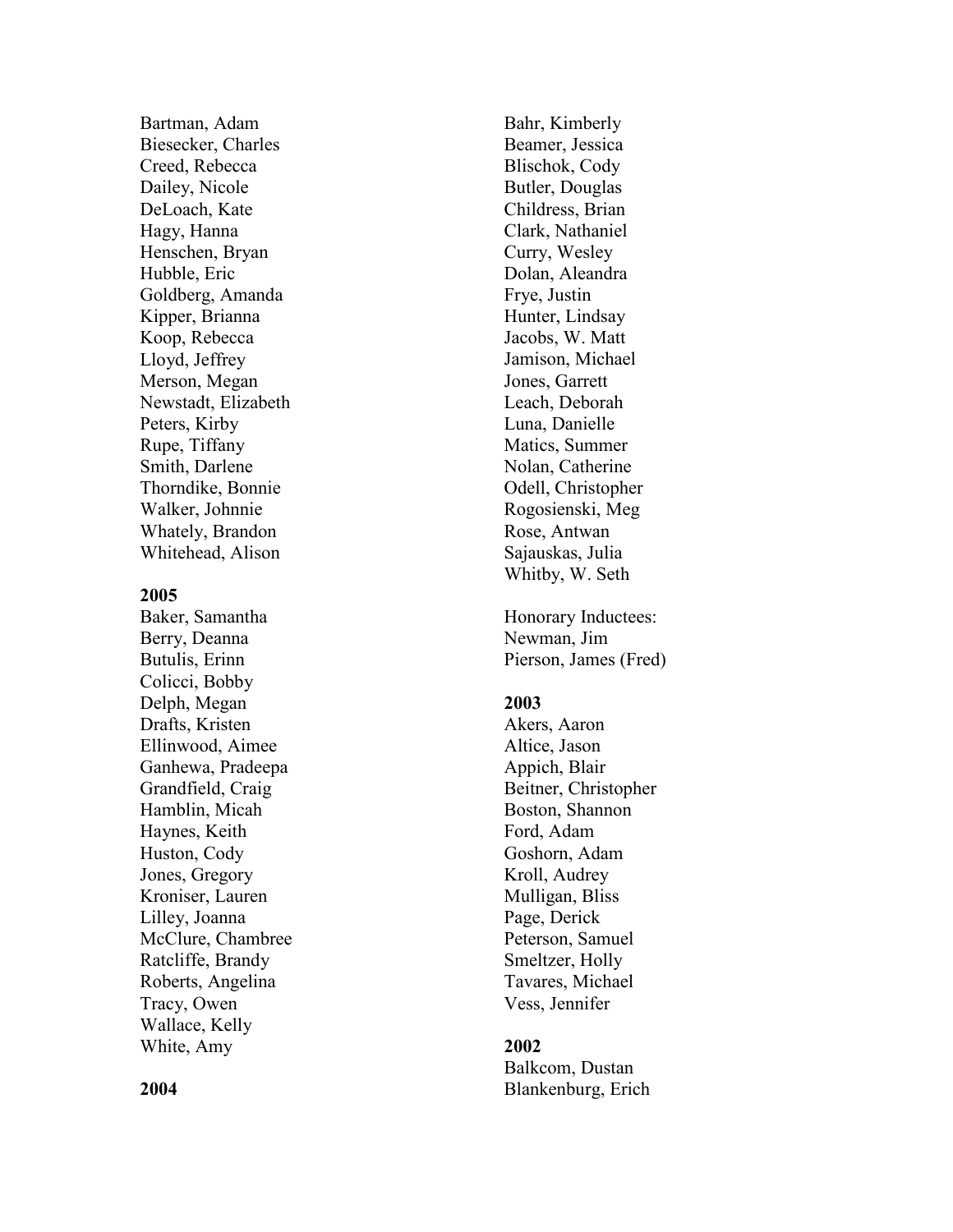Cumbo, Tiffany Dale, Brandon Driest, Megan Easterling, Heather Guthrie, Christopher Jones, Michael Lentz, Rebecca Lewis, Kristen McDermott, Michael Miller, Julia Shand, Meghan Shiflett, Jennifer

Honorary Inductees: Ellis, Nancy Regentin, John

## **2001**

Abed, Bassam Batson, Mindy Cerne, Catherine Farris, David Fornadel, Theresa Garland, Aaron Garrett, Johnny Grap, Lindsay Gvozdas, Arianne Hager, George Hotze, Michael Jackson, Jennifer Merkt, Staci Mullins, Kristi Noto, Kristine Quanty, Kelly Quesenberry, Michelle Taylor, Jacqueline Tucker, Rebecca Weirich, Susan Wimmer, Julia

#### **2000**

Bland, Laura Brown, Christiane Coronato, Lori Coronato, David Fecher, Steven

Gardner, Kellie Kuzyk, Adrianne Lancaster, Michelle Miller, Emily Monatague, Tracey Moore, Elissha Morris, Kimberly Nicholson, Brian Quesenberry, Andrea Rike, Elisabeth Walton, Ila Williamson, Alicia Yopp, Nicholas **1999** Brant, Elizabeth Donithan, Roland Giles, Tabitha Jackson, Jeremy Joyner, Stephen Lach, Anthony Pietrzyk, Paul Thompson, Kirsten Togger, Elizabeth Wiedel, Maureen Yearout, Seth

## **1998**

Baikauskas, Amy Beth Baker, Natalie Dulaney, Angie Huffman, Michelle Hughes, Jason Loprete, Amy Lynch, Laura Maschal, Eric Samnson, Devon Setliff, Jackie Stephens, Sheri L. Wasson, Erika L.

## **1997**

Boone, Brenda Branch, Bryan S. Brown, Steve Brown, Michael Burn, Sara E. J.